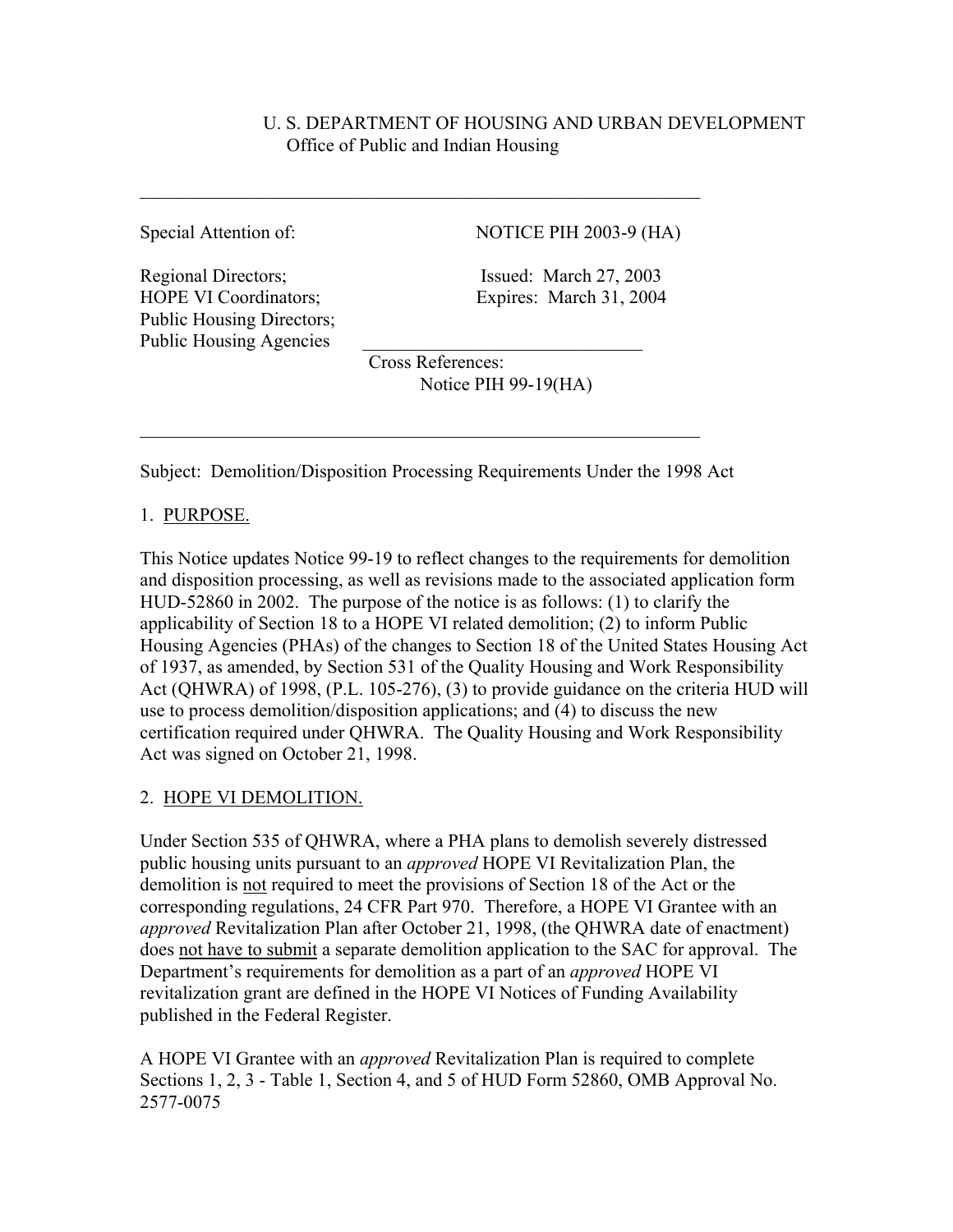(exp.3/31/2005). The Department will use this information to enter the demolition into HUD's data system and to track the date(s) of actual demolition for purposes of operating subsidy and formula characteristics for the Capital Fund. The Department will not use this information to determine whether a HOPE VI Grantee can demolish the units. Once the demolition is completed, the HOPE VI Grantee must report the actual date of demolition to the HUD Field Office or HUB.

Any demolition application related to a HOPE VI Demolition-Only grant (as opposed to a Revitalization Grant) still requires the submission of a separate demolition application in accordance with Section 18 of the Act, for approval by HUD.

Finally, any proposed  $\underline{diposition}^1$  (i.e., land, dwelling units, or nondwelling facilities) in a HOPE VI *approved* Revitalization Plan is still subject to Section 18 and the corresponding regulation. Therefore, if applicable, a HOPE VI grantee must submit a separate disposition application, in accordance with Section 18 of the Act, to the Special Applications Center (SAC) for approval of any proposed disposition activity.

### 3. INDIAN HOUSING AUTHORITIES.

This Notice does not apply to Indian housing authorities, Indian tribes or their tribally designated housing entities.

### 4. SUMMARY OF THE CHANGES TO SECTION 18 OF THE ACT.

The significant changes to the demolition and disposition requirements in the Quality Housing and Work Responsibility Act include the following:

- A Public Housing Agency (PHA) must certify that: (a) its demolition or disposition application meets the statutory criteria; (b) its demolition or disposition is authorized in the **Public Housing Agency Plan** and is consistent with the Agency PLAN; (c) its plan for the relocation of residents meets the requirements of the statute; (d) its use of net proceeds of sale meets the statutory requirements; and (e) it has provided the resident offer to purchase in cases of disposition (no longer required for demolition).
- Authorizes the Secretary to waive the requirement for the application of proceeds for repayment of debt in cases where the PHA has debt that has not been or cannot be forgiven (e.g., bonded debt and Federal Financing Bank Notes (FFB)). A PHA may request this action as part of its demolition or disposition application; [PHAs with debt that is not permanently financed, and which has been earmarked for forgiveness, must complete the separate documentation required and provide it to the HUD Field Office, if they intend this to take place.]

 $\frac{1}{1}$  Any long term lease of more than one year is considered a disposition in accordance with 24 CFR Part 970.2 of the regulations. In the past, a large number of PHAs involved in HOPE VI revitalization and mixed finance transactions did not understand that they may be required to submit a separate disposition application in addition to the HOPE VI or mixed finance application.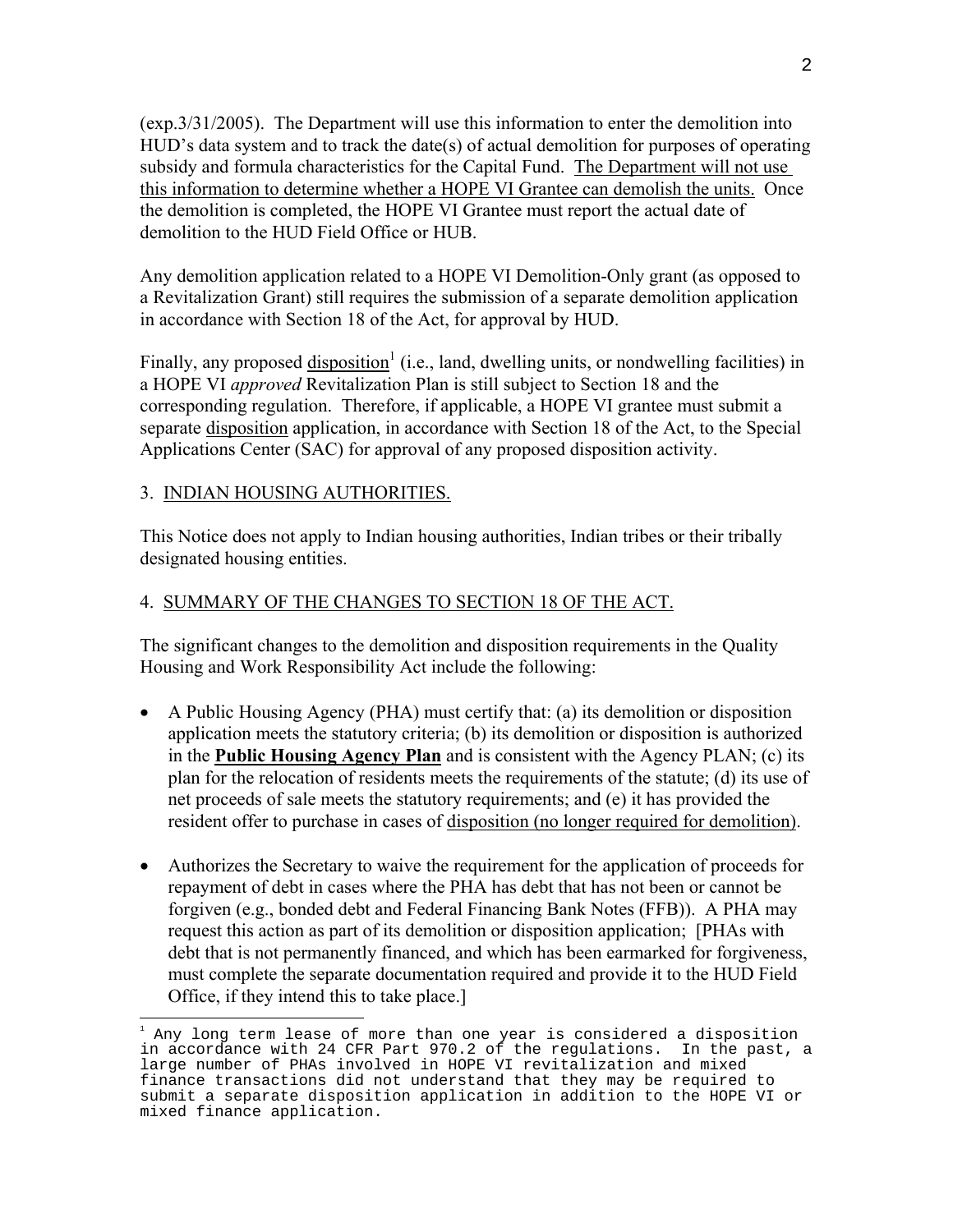- Permanently eliminates the requirement for one-for-one replacement of units demolished or disposed of;
- Eliminates the requirement to offer for sale property proposed for *demolition only* to the resident organization;
- Requires consultation with the appropriate government officials in developing the application;
- Eliminates the requirement that relocation for demolition or disposition in accordance with Section 18 be covered under the Uniform Relocation Act  $(URA)^2$  although other relocation provisions apply as outlined in Section 531(a)(4) of the Act and detailed in the application submission form, HUD 52860; and
- Allows a PHA to demolish the lesser of 5 units or 5 percent of its inventory, in a five year period, without submitting an application to HUD for approval.

### 5**.** PROCESSING PENDING AND NEW APPLICATIONS.

PHA Agency Plan Requirement - Under Section 531 of QHWRA, which amends Section 18(a)(3), in order for a demolition or disposition application to be approved after the effective date of the law, a PHA must have specifically authorized the demolition or disposition in the public housing agency plan, and must have certified that the actions contemplated in the public housing agency plan comply with this section; Rules governing Public Housing Agency Plans are contained in 24 CFR 903. Generally PHAs are required to submit a 5-Year Plan and an Annual Plan. Annual plans must include a description of any public housing development, or portion thereof, for which the PHA has applied or will apply for demolition and/or disposition approval under section 18, and a timetable for demolition and/or disposition. A process exists for the application and approval of demolition and/or disposition that is separate, and in addition to, that for PHA Agency Plan approval, as set out in 24 CFR 970.8 and form HUD-52860.

PHA's must ensure that the Annual Plan is consistent with applicable Consolidated Plans. Consolidated Plans include a certification that requires the preparation of an Analysis of Impediments (AI) to Fair Housing Choice, and the taking of appropriate actions to overcome the effects of any impediments identified through the Analysis and the maintenance of records reflection the analysis and actions.

The demolition or disposition application must be submitted to the Special Applications Center (SAC) for review and approval. As part of the application, a PHA must certify that the proposal is consistent with the Agency Plan and any voluntary compliance agreements, court orders final judgments, etc.

 <sup>2</sup> Demolition of severely distressed public housing units and the acquisition of replacement housing performed pursuant to an approved HOPE VI revitalization plan continues to be covered by the URA.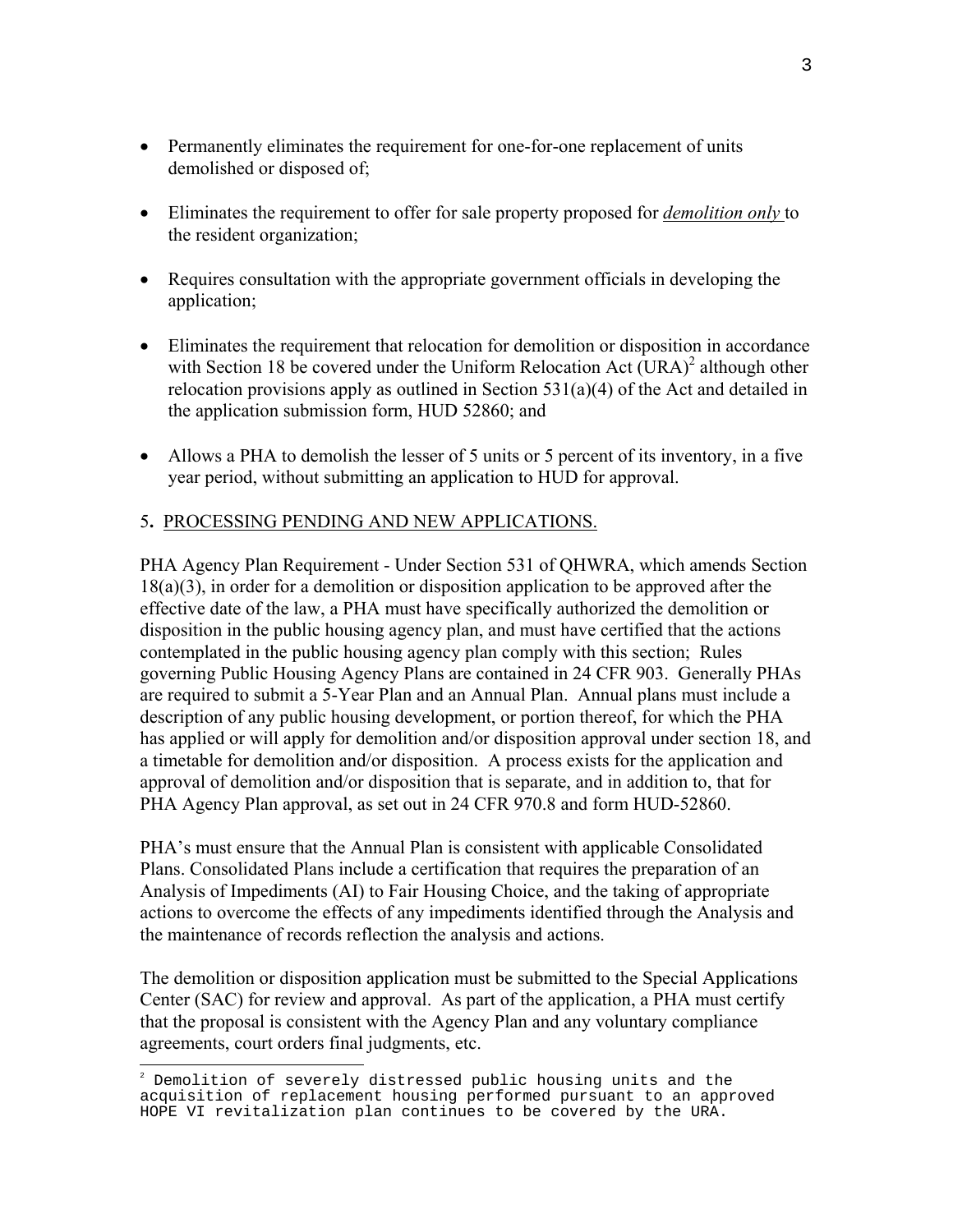After the certification is received by the SAC, the SAC verifies information including that the environmental review has been completed. An application may not be approved until the environmental review is completed. After the application has been reviewed at the SAC, a letter from the Department stating whether the application has been approved or disapproved is sent to the PHA. The Field Office is also notified of this decision.

C. Implementation of Four New Provisions -

The Department has implemented four specific provisions of the Quality Housing and Work Responsibility Act for all applications. These four new provisions were effective as of October 21, 1998, the date of enactment of this Act, as described in the QHWRA Initial Guidance Notice in Federal Register. The four provisions are as follows:

- one-for-one replacement requirement **is eliminated**;
- PHAs requesting to demolish the lesser of 5 units or 5 percent of the units in the PHA's inventory in a 5-year period, where the vacant space will be used for meeting the service or other needs of the public housing residents or the unit to be demolished is beyond repair, may demolish such units without submitting an application and requesting HUD approval;
- waiver of the requirement for the application of proceeds for repayment of debt (modernization or development debt) in cases where the PHA has debt that has not been or cannot be forgiven (e.g., bonded or FFB notes funded developments); and
- elimination of the requirement to make an offer to sell the property proposed for demolition to the resident organization where the PHA is requesting to *demolish* property.

# 6. NEW APPLICATION SUBMISSION REQUIREMENTS

A. Justification for Whole or Partial Demolition or Disposition:

1. The Department has dropped the certification form for demolition/disposition applications formerly found in Appendix 1 to Notice 99-19. The submission of this information has been simplified and in part incorporated into the demolition/disposition application itself.

B. Appropriate Local Government Consultation:

- In addition to consultation with residents of the development, resident advisory boards and the PHA-wide resident organization, the statute requires consultation with the appropriate local government officials.
- The PHA must submit, with the application, a description of the process of consultation with the local government. The issues raised by the local government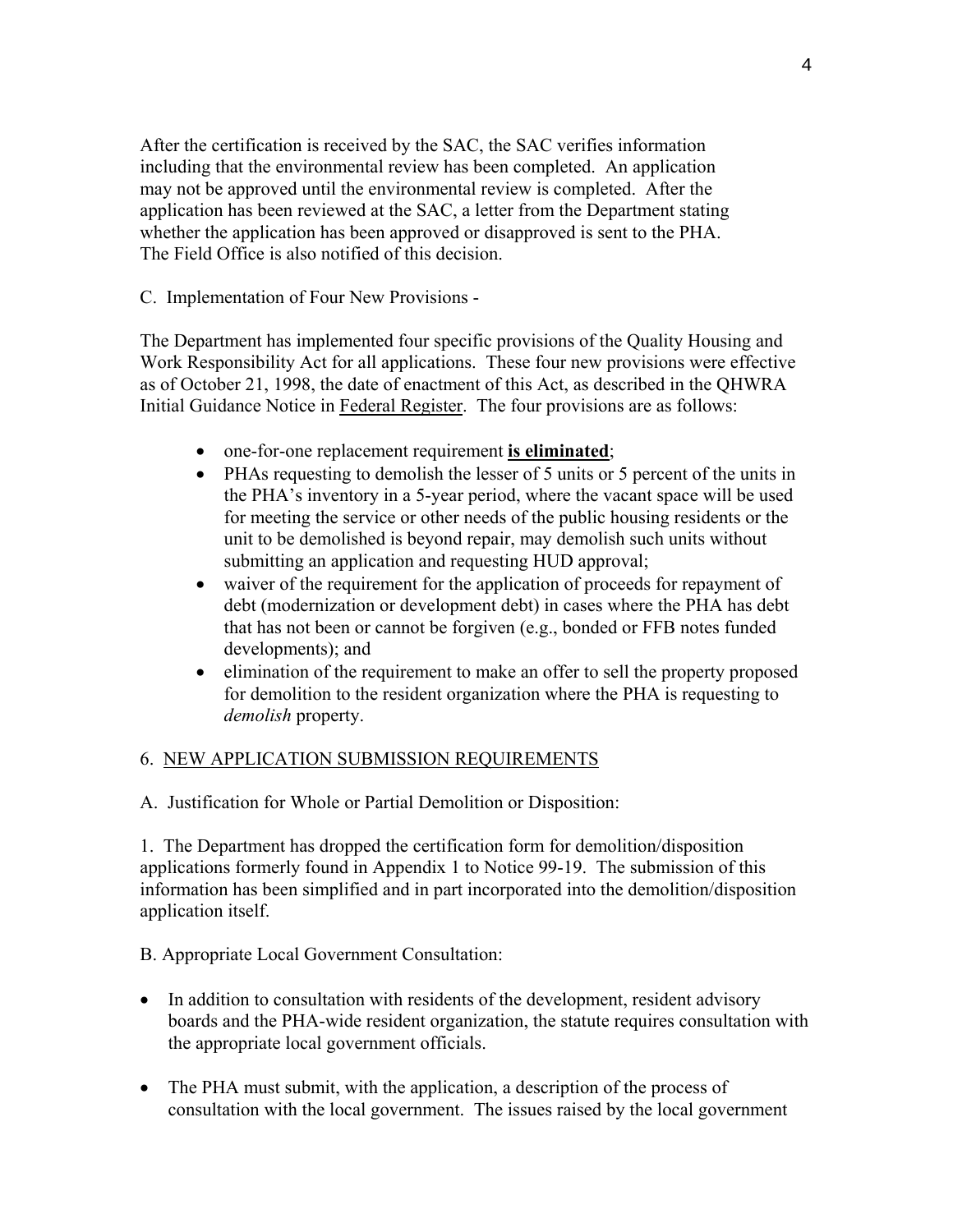and the PHA's response to the general issues should be summarized. The PHA shall include in the application a letter signed and dated from the chief executive officer of the unit of local government, which demonstrates that the PHA has consulted with appropriate local government officials on the proposed demolition or disposition. The appropriate local government official is the elected official or the legally designated official, who has the primary responsibility for the conduct of the entity's governmental affairs. Examples of the "chief executive officer of a unit of general local government" are: the elected mayor of a municipality, the elected county executive of the county; the chairperson of a county commission or board in a county that has no elected county executive; and the official designated pursuant to law by the governing body of a unit of general local government. The PHA is not required under the law to have approval of the appropriate local government official.

#### C. Offer to Sell to the Resident Organization - **Disposition**:

- In the case of a proposed partial or total disposition of a project, the PHA is required under the statute to offer to sell the property (i.e., vacant land, community building or dwelling units), in appropriate circumstances. The exceptions to the offer of sale, for a disposition application, are defined in 24 CFR 970.13(a)(2)(v) and (vi). If a PHA has determined that it meets one of the exceptions identified in 24 CFR 970.13(a)(2)(v) and (vi), it must provide a justification in writing in the application of how it meets the exception.
- A PHA must make the offer of sale to any eligible resident organization, resident management corporation at the development or a nonprofit organization acting on behalf of the residents of the development which has expressed an interest in writing, in a timely manner, in purchasing the property for continued use as low-income housing. The requirement that the resident organization purchase the property for "*continued use as low-income housing*" is a new condition of purchase that was added in the QHWRA Act.
- The requirement for the resident offer no longer applies to PHAs proposing partial or total demolition of PHA property (i.e., a community building or housing units). This is a major change from the previous regulation.
- Expression of Interest The PHA must notify the existing eligible resident organization, eligible resident management corporation, or nonprofit organization acting on behalf of the residents of its intent to dispose of the property in writing and give the resident organization 30 days to express its interest in writing of the intent to purchase the property for use as low-income housing. The 30-day period begins on the date of notification by the PHA of the proposed sale of the property.
- Opportunity to Arrange Purchase If a resident organization or other entity as previously identified, expresses a written interest in purchasing the property,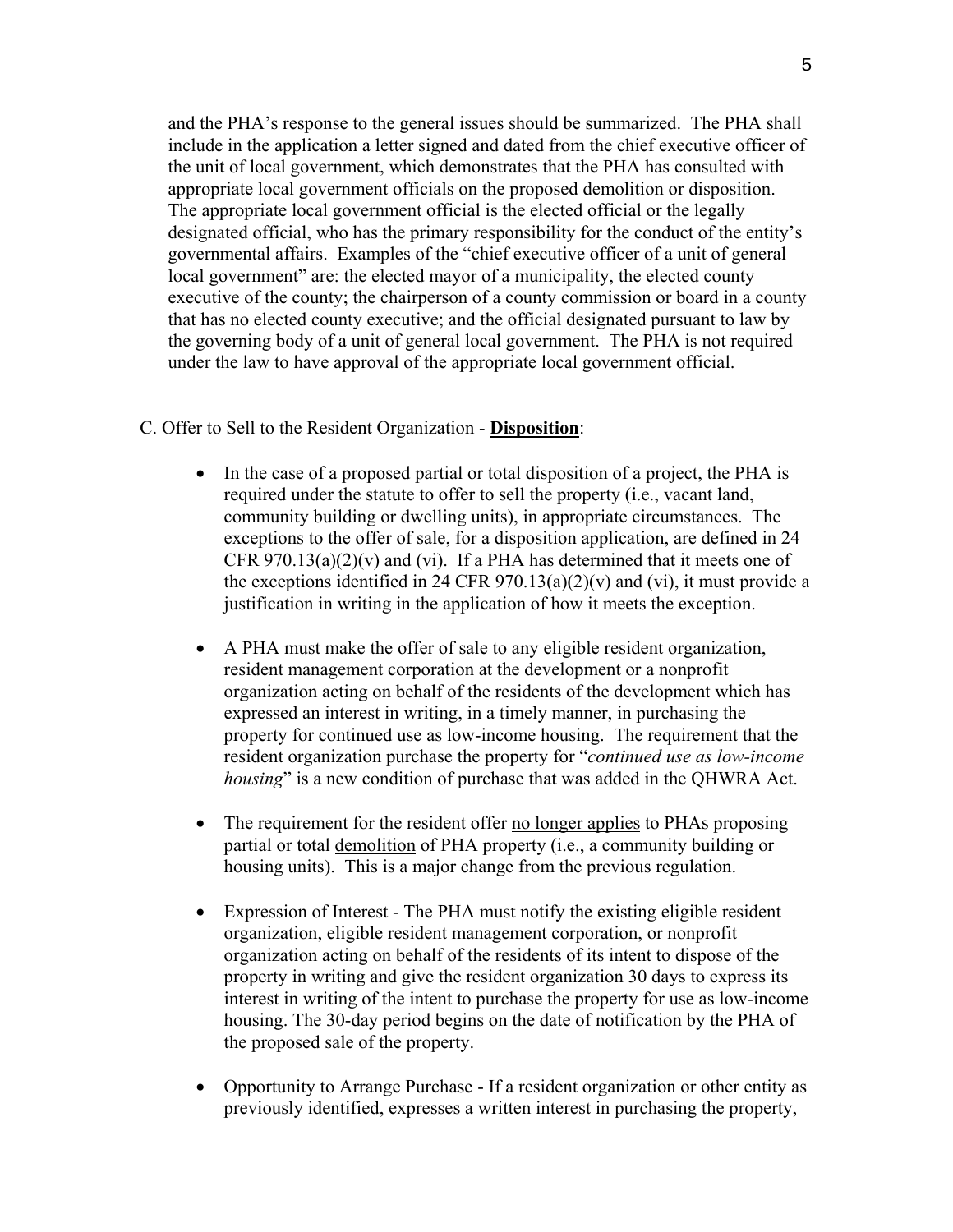no disposition (other than to the entity) can take place for 60 days beginning on the date of the receipt of the written response from the entity.

- The resident organization has 60 days to develop and submit a proposal to the PHA along with a firm financial commitment for financing the purchase of the property. For guidance on the content of the proposal, see 24 CFR Part 970.13(g), Contents of Proposal.
- For guidance on the PHA review of the resident organization's proposal and notification of acceptance or rejection of the proposal, see 24 CFR Part 970.13(e), PHA Review of Proposals.
- See Appendix 1 for revisions to 970.13 to determine which provisions of the regulation about resident organization opportunity to purchase continue to be effective.
- PHAs should note that the statutory basis for 24 CFR 970.13(b) has been eliminated. Therefore, where no resident organization exists a PHA is no longer required to give the residents the opportunity to organize to form a resident organization.
- D. Uniform Relocation and Real Property Acquisition Policies Act of 1970 (URA):

The statute eliminates the requirement for compliance with the URA for demolition or disposition activities under Section 18 of the USH Act. (N.B., Relocation related to the demolition of severely distressed public housing pursuant to a Revitalization Plan is still covered under the URA.) PHAs must comply with certain actions where demolition or disposition is proposed including: 90-day advance notice of move, provision of comparable housing which meets the HQS, payment of actual and reasonable relocation expenses for each resident to be displaced; provision of any necessary counseling to include Mobility Counseling, and assurance that the demolition or disposition will not begin until relocation is completed. Statements that these actions will be taken is included among the certifications PHA Directors must make in Section 2 on form HUD 52860. Section 8 assistance is available from the Department to assist in the relocation of residents, depending on funding availability.

The Department published on September 17, 2002, CPD Notice 02-08, "Guidance on the Application of the Uniform Relocation Assistance and Real Property Acquisition Policies Act of 1970 (URA), As Amended, in HOPE VI Projects." Although the Notice outlines URA requirements and addresses issues related to only the HOPE VI Program, PHAs may use this document as a framework for operating its relocation assistance activities as they apply to this portion of the Act as well. The principles outlined in this Notice are sound and have been used successfully for many years.

E. Replacement Units: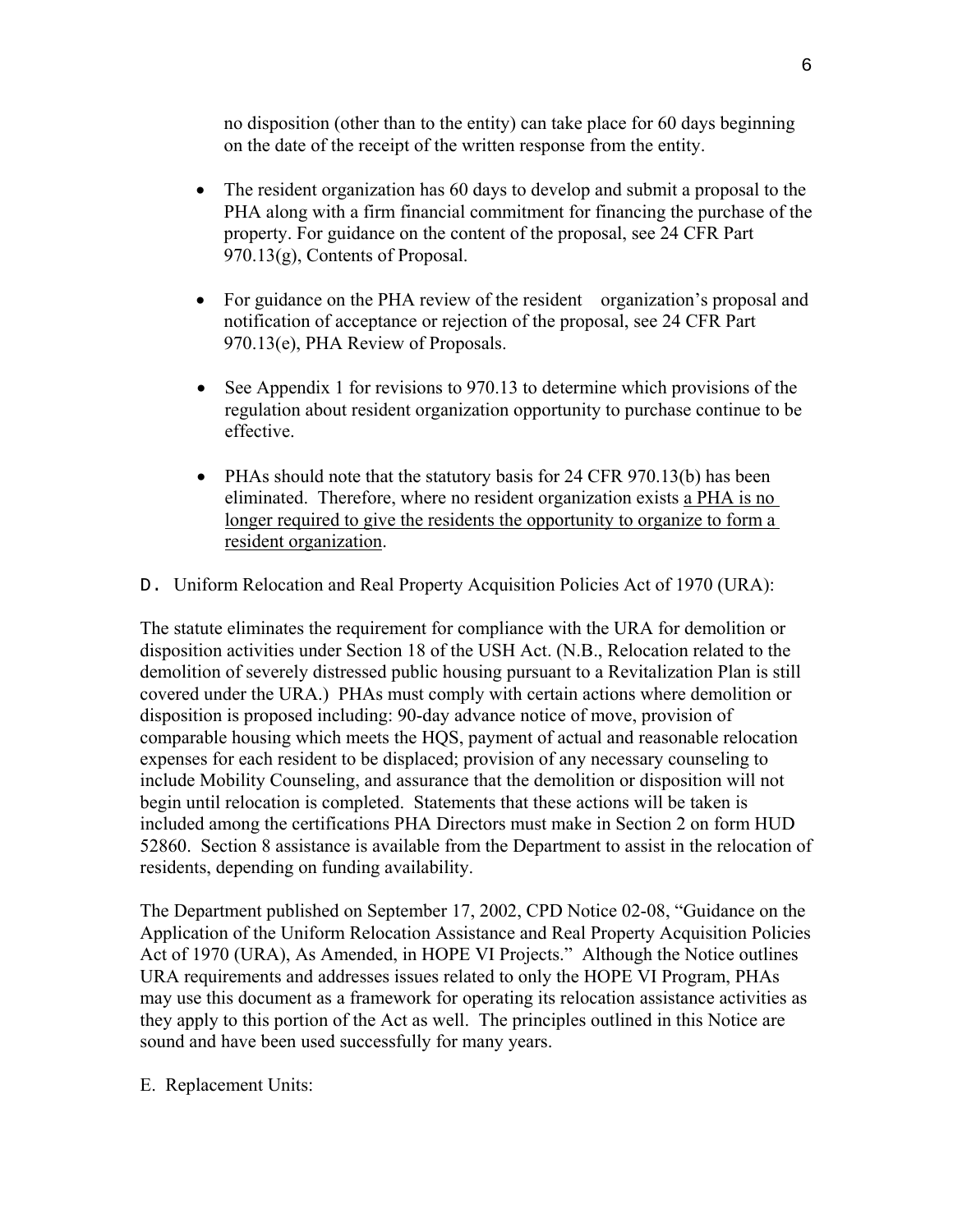The statute eliminates the requirement for one-for-one replacement of units proposed for demolition or disposition for all applicants. Replacement for public housing units demolished may be built on the same site or in the same neighborhood as the original location, without a site and neighborhood standards review, if the number of replacement public housing units is significantly fewer than the number of units demolished.

# F. Deconcentration:

The PHA must consider its deconcentration policy when preparing its Plan for Demolition/Disposition. The PHA must have a relocation plan which assures that every displaced tenant receives a full range of housing choices and receives adequate counseling (which includes counseling that provides tenants their rights under the Fair Housing Act and Mobility Counseling) to fully explore these choices. If Section 8 tenant-based assistance is to be used, the PHA's efforts should be focused on the Section 8 Management Assessment Program (SEMAP) Housing Opportunities Factor.

G. Consolidation of Occupancy:

Nothing in Section 18 may be construed to prevent a PHA from consolidating the occupancy within or among buildings in a development or among projects or with other housing in order to improve the living conditions or to provide more efficient services to the residents.

H. De Minimis Exception for Demolition:

A PHA may demolish units without submitting an application, when it is proposing to demolish not more than the lesser of 5 dwelling units or 5 percent of the total dwelling units owned by the PHA over a 5-year period, but only if the space is used for service or other needs of the public housing residents, or the demolished project or portion thereof is beyond repair.

A PHA using the De Minimis exception is required to complete Sections 1, 2, 3 - Table 1, Section 4 and 5 of HUD Form 52860. The Department will use this information to enter the demolition into HUD's data system and to track the date(s) of actual demolition for purposes of operating subsidy and formula characteristics for the Capital Fund (CFP) Program. The Department will not use this information to determine whether a PHA can demolish the units. Once the demolition is completed, the PHA must report the actual date of demolition to the local HUD office or HUB.

I. 24 CFR Part 970 -

In addition to the new provisions identified in this Notice, the chart below identifies specific sections of the regulation that remain in effect until a new regulation is issued. All other provisions of the regulation are no longer in effect.

# PROVISIONS OF 24 CFR PART 970 IN EFFECT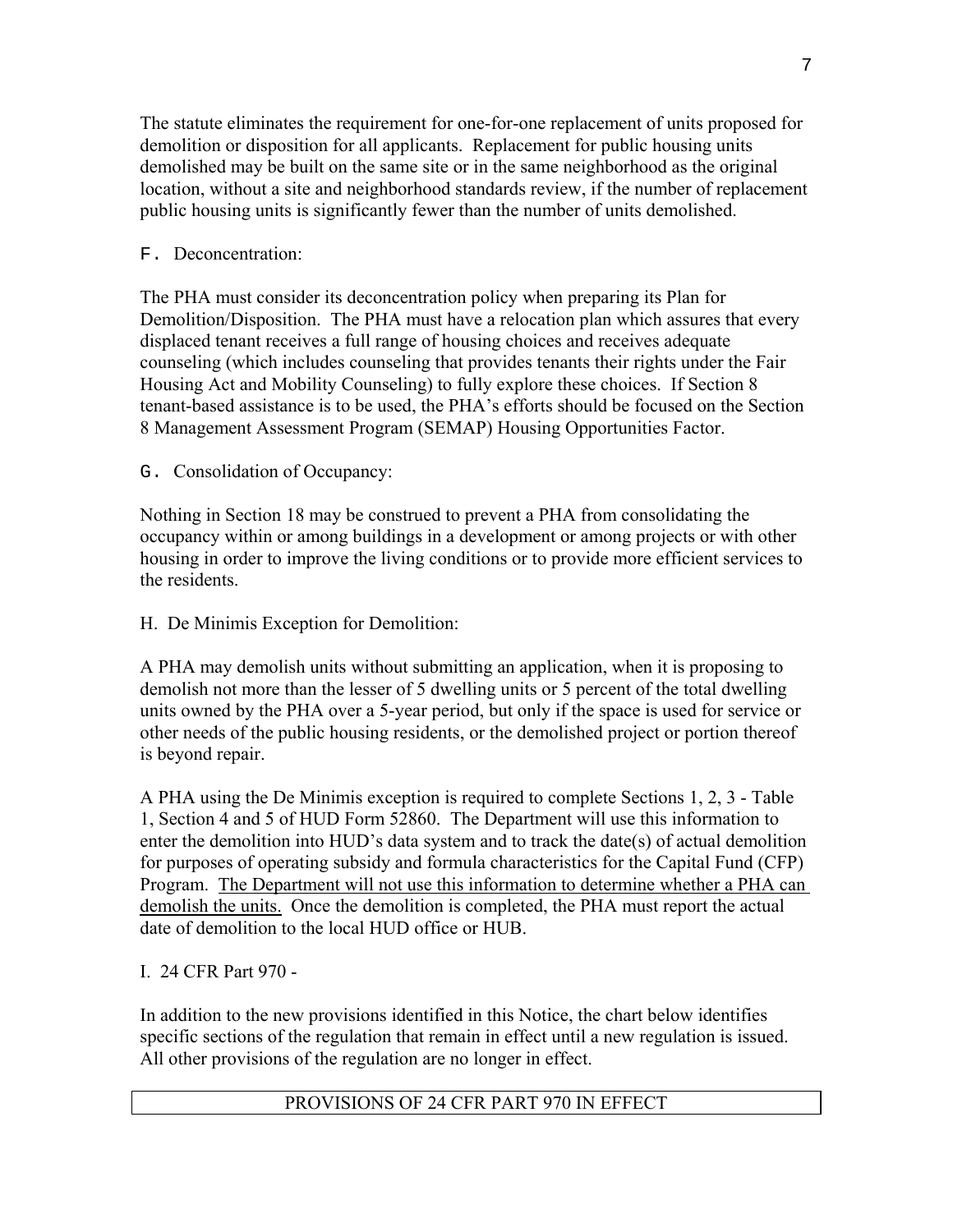| 24 CFR 970.1              | Purpose                               |
|---------------------------|---------------------------------------|
| 24 CFR 970.2              | Applicability                         |
| 24 CFR 970.3              | Definitions                           |
| 24 CFR 970.4(a)(c)(e)     | General Requirements for HUD Approval |
| 24 CFR 970.8(a),b),(c)    | PHA Application for HUD Approval      |
| (e),(g),(k)(l),(m),(n),   |                                       |
| (p)                       |                                       |
| 24 CFR 970.9(a)           | Method of Sale                        |
| 24 CFR 970.10             | Costs of Demolition & Relocation      |
| 24 CFR 970.12             | Required & Permitted Actions Prior to |
|                           | Approval                              |
| 24 CFR 970.13             | Resident Organization Opportunity to  |
| (See Appendix 1)          | Purchase                              |
| 24 CFR 970.14 (a) and (b) | Reports & Records                     |

Even though the URA no longer applies to most forms of Demolition/Disposition, PHAs must offer opportunities to all displaced persons to relocate to decent, safe, sanitary and affordable housing of their choice on a nondiscriminatory basis, without regard to race, color, religion, sex, national origin, disability, familial status or age. They must also carry out their relocation programs in accordance with the civil rights certifications found on page 2 of Form HUD-52680, Demolition/Disposition Application, i.e., compliance with Title VI of the Civil Rights Act of 1964, the Fair Housing Act, Section 504 of the Rehabilitation Act of 1973, the Americans with Disabilities Act of 1990, and affirmatively furthering fair housing.

J. Note: Section 970.4(c) does not yet reflect the applicability of environmental procedures under 24 CFR Part 58. However, Part 58 does apply to Part 970 and is the primary environmental procedure to be followed despite its omission from §970.4(c).

National Environmental Policy Act (NEPA) and Related Federal Laws and Authorities:

Activities under part 970 are subject to HUD environmental regulations in 24 CFR part 58 "Environmental Review Procedures for Entities Assuming HUD Environmental Review Responsibilities". However, HUD may make a finding in accordance with § 58.11(d) and may itself perform the environmental review under the provisions of 24 CFR part 50 Protection and Enhancement of Environmental Quality, if a PHA objects in writing to the responsible entity performing the review under part 58.

The PHA, its project partners and their contractors may not dispose of or demolish public housing under this Notice, or commit or expend HUD or local funds for such activities, until the responsible entity (as defined in  $\S$  58.2) has completed the environmental review procedures required by part 58 and the environmental certification and RROF have been approved or HUD has performed an environmental review under part 50 and has notified the PHA in writing of environmental approval of the property. HUD will not release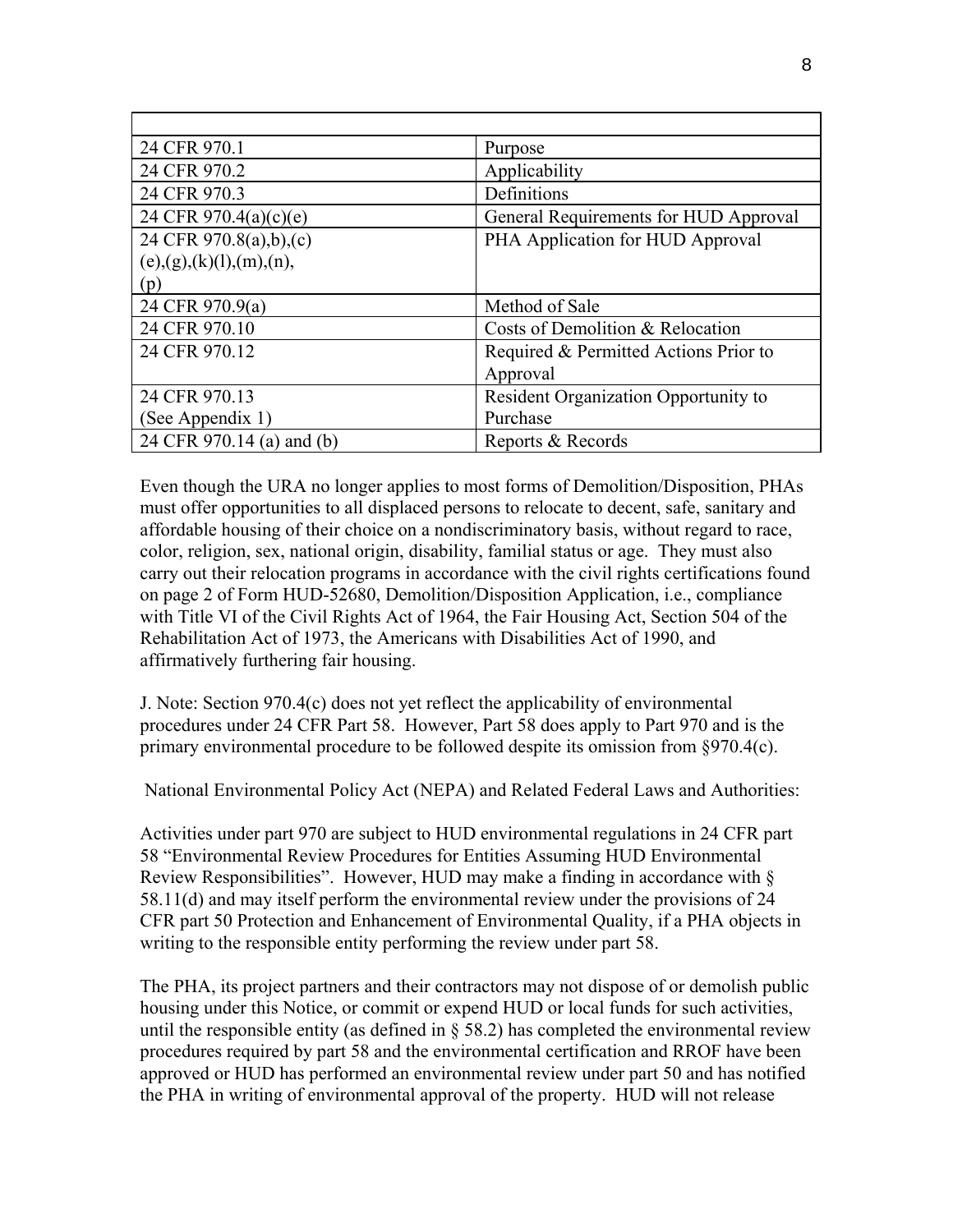grant funds if the recipient or any other party commits grant funds (i.e., incurs any costs or expenditures to be paid or reimbursed with such funds) before the recipient submits and HUD approves its RROF (where such submission is required).

Irrespective of whether the responsible entity in accord with part 58 (or HUD in accord with part 50) performs the environmental review, the PHA shall supply all available, relevant information necessary for the responsible entity (or HUD, if applicable) to perform for each property any environmental review required by this part. The PHA also shall carry out mitigating measures required by the responsible entity (or HUD, if applicable) or select alternate eligible property.

The proposed demolition or disposition of four or less dwelling units is categorically excluded from the environmental assessment required under the National Environmental Policy Act, but subject to the applicable related Federal laws and authorities cited in §§ 58.5, 58.6 and 50.4.

Where demolition is made necessary by disasters, expedited procedures are allowed under § 58.33 and 40 CFR 1506.11.

PHA's are to integrate the NEPA process with other planning at the earliest possible time to insure that planning and decisions reflect environmental values, to avoid delays, and to head off potential conflicts (40 CFR 1501.2).

### 7. HUD APPROVAL/DISAPPROVAL OF APPLICATIONS.

The Assistant Secretary for Public and Indian Housing shall disapprove of a demolition or disposition application if it is determined that any of the following conditions are present:

- A. any certification made by the PHA is clearly inconsistent with either information and data available to the Assistant Secretary or information requested by the Assistant Secretary; or
- B. the application was not developed in consultation with-

1. residents of the development to be affected by the proposed demolition or disposition; and 2. each resident advisory board and resident council, if any, of the development to be affected by the proposed demolition or disposition; 3. the appropriate local government officials.

### 8. DEMOLITION/DISPOSITION APPLICATION CHECKLIST.

| Information Required         | <b>Brief Description</b>             | Submitted |
|------------------------------|--------------------------------------|-----------|
| Form HUD 52860 - (OMB Number | Complete applicable sections of the  |           |
| $\parallel$ 2577-0075)       | Form and submit all attachments. See |           |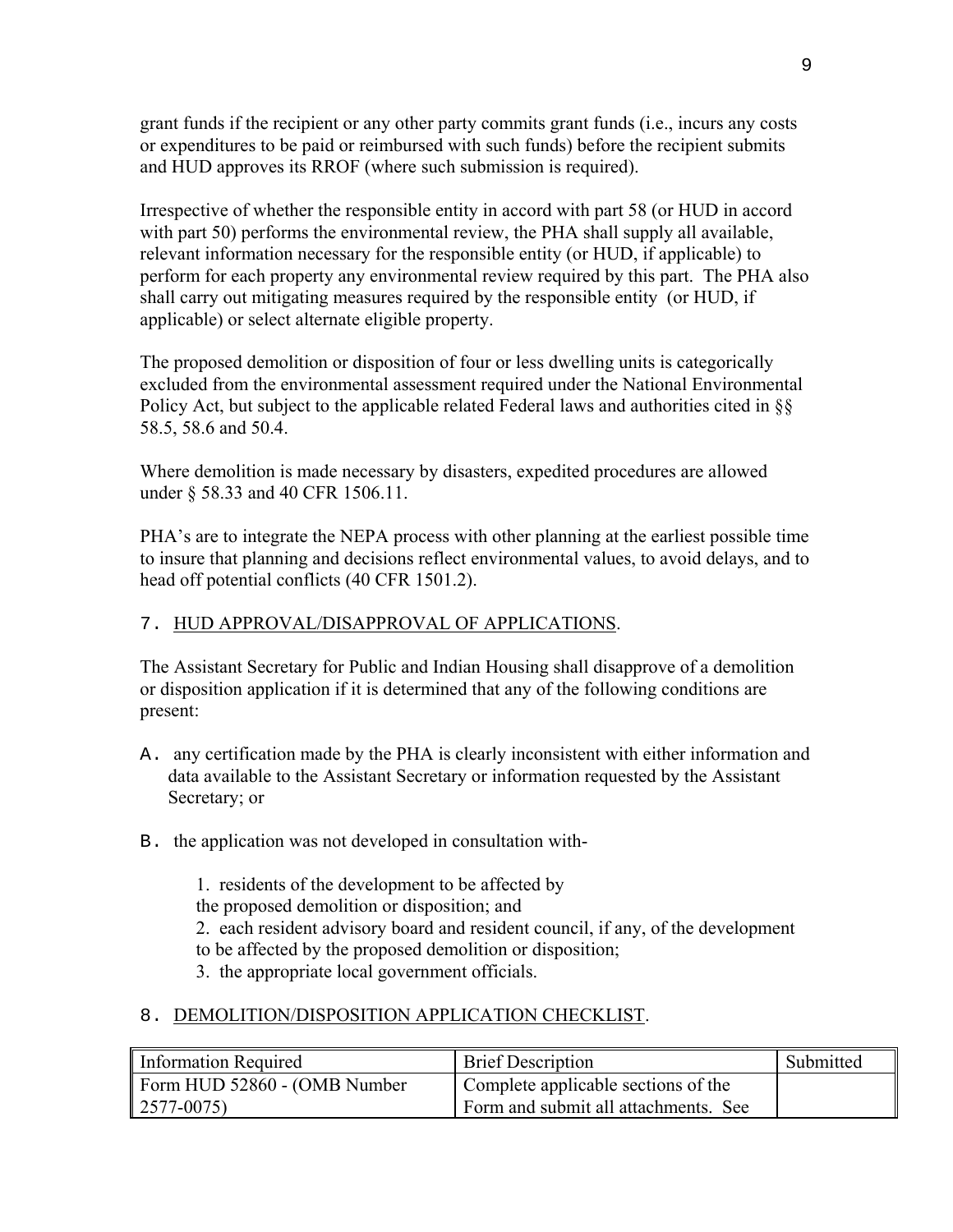|                                                                                                   | paragraph 6.A.2. Available on the HUD<br>Web.                            |  |
|---------------------------------------------------------------------------------------------------|--------------------------------------------------------------------------|--|
| Local Government Consultation - $\S 18(b)$                                                        | Description, Letter from the Chief<br><b>Executive Officer</b>           |  |
| Documentation of Offer to Sell to<br><b>Resident Organization-</b> Disposition<br>Only - $$18(c)$ |                                                                          |  |
| De Minimis Exception - $\S 18(f)$                                                                 | Form HUD 52860 Section 1-5 Only                                          |  |
| Field Office Certification (See Appendix<br>2)                                                    | FO prepares and sends to SAC. Revised<br>form is attached.               |  |
| Environmental Review - Part 50 or Part                                                            | Prepared by FO or the Designated                                         |  |
| 58                                                                                                | Responsible Entity (i.e., City, County,<br>or State) and sent to the SAC |  |
| Annual Agency Plan for                                                                            | Not a part of the demolition or                                          |  |
| Demolition/Disposition                                                                            | disposition application. Must be                                         |  |
|                                                                                                   | submitted to the FO and approved for                                     |  |
|                                                                                                   | any demolition or disposition                                            |  |
|                                                                                                   | application to be approved by the SAC.                                   |  |
| <b>Relocation Plan</b>                                                                            | Including Certification to                                               |  |
|                                                                                                   | Nondiscrimination and Affirmatively                                      |  |
|                                                                                                   | <b>Furthering Fair Housing</b>                                           |  |

Completion of the FO certification form (new Appendix 2) has been a HUD requirement for several years. The form allows the local HUD Office to formally state whether it concurs that the conditions described in the application are present and that demolition or disposition is the most logical solution. The form has been revised to indicate that the FO has approved the Public Housing Agency Plan.

The Department may waive the requirement for net proceeds from disposition to be used to repay outstanding debt if the PHA intends to use the proceeds for one of the purposes allowed by the Statute:

- (A) for the provision of low-income housing or to benefit the residents of the PHA; or
- (B) for leveraging amounts for securing commercial enterprises, on-site in the PHA, appropriate to serve the needs of the residents.

A PHA that intends to use disposition proceeds for these purposes and wishes to request a waiver of the requirement to repay project debt should check the box provided on form HUD-52860 under Section 5, item 12A.

# 10. SUBMISSION AND REVIEW OF DEMOLITION/DISPOSITION APPLICATIONS.

The SAC is responsible for reviewing and approving demolition and disposition applications. Any recommendations for disapproval of applications are referred for